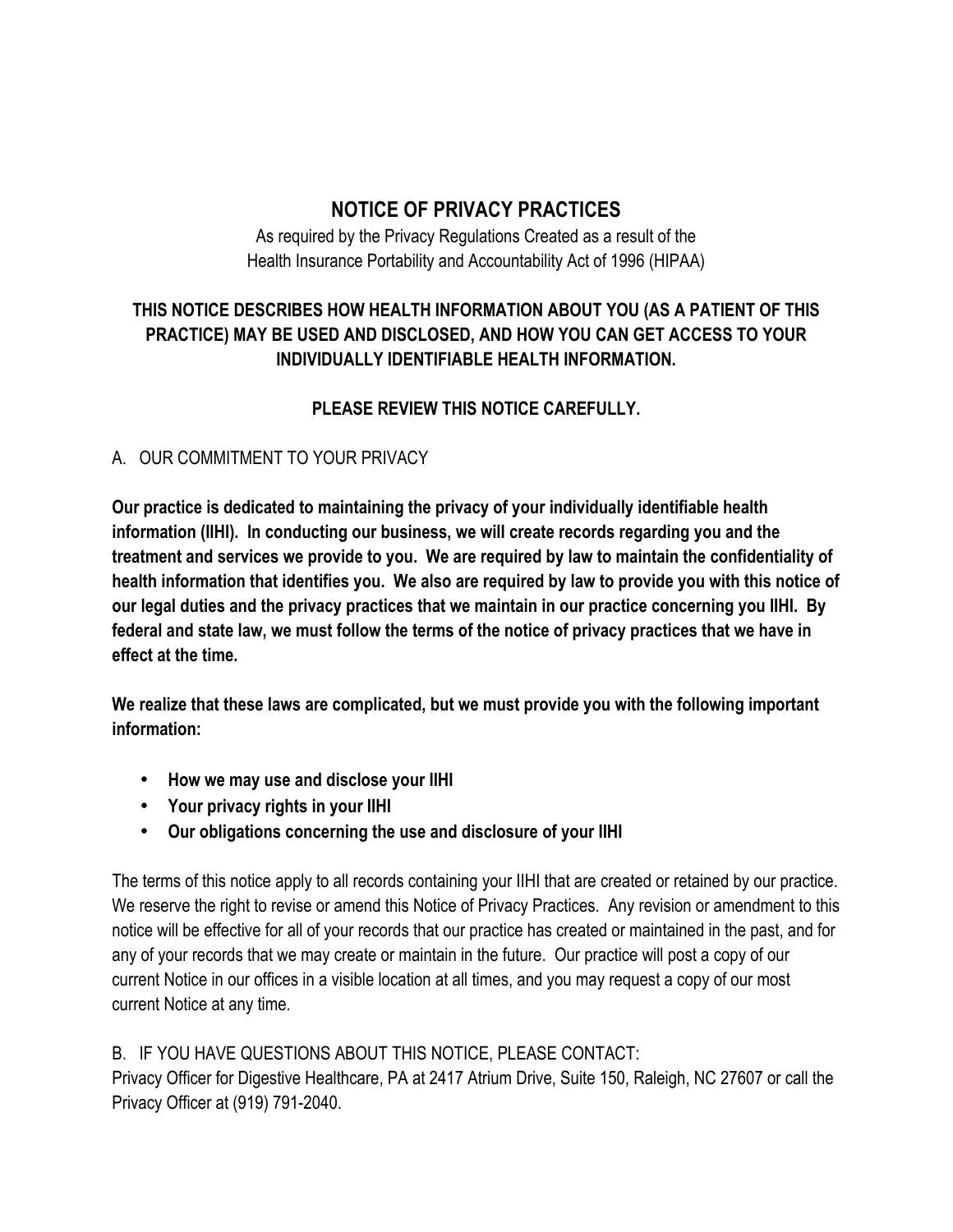C. WE MAY USE AND DISCLOSE YOUR INDIVIDUALLY IDENTIFIABLE HEALTH INFORMATION (IIHI) IN THE FOLLOWING WAYS.

**The following categories describe the different ways in which we may use and disclose your IIHI.**

1. Treatment. **Our practice may use your IIHI to treat you. For example, we may ask you to have laboratory tests (such as blood or urine tests), and we may use the results to help us reach a diagnosis. We might use your IIHI in order to write a prescription for you, or we might disclose your IIHI to a pharmacy when we order a prescription for you. Many of the people who work for our practice – including, but not limited to, our doctors and nurses – may use or disclose your IIHI in order to treat you or to assist others in your treatment. Additionally, we may disclose you IIHI to others who may assist in your care, such as your spouse, children, or parents. Finally, we may also disclose your IIHI to other health care providers for purposes related to your treatment.**

2. Payment. **Our practice may use and disclose your IIHI in order to bill and collect payment for the services and items you may receive from us. For example, we may contact your health insurer to certify that you are eligible for benefits (and for what range of benefits), and we may provide your insurer with details regarding your treatment to determine if your insurer will cover, or pay for , your treatment. We also may use and disclose your IIHI to obtain payment from third parties that may be responsible for such costs, such as family members. Also, we may use your IIHI to bill you directly for services and items. We may disclose your IIHI to other health care providers and entities to assist in their billing and collection efforts.**

3. Health Care Operations. **Our practice may use and disclose your IIHI to operate our business. As examples of the ways in which we may use and disclose your information for our operations, our practice may use you IIHI to evaluate the quality of care you received from us, or to conduct costmanagement and business planning activities for our practice. We may disclose your IIHI to other health care providers and entities to assist in their health care operations.**

4. Appointment Reminders. **Our practice may use and disclose your IIHI to contact you and remind you of an appointment.**

5. Treatment Options. **Our practice may use and disclose your IIHI to inform you of potential treatment options or alternatives.**

6. Health-Related Benefits and Services. **Our practice may use and disclose your IIHI to inform you of health-related benefits or services that may be of interest to you.**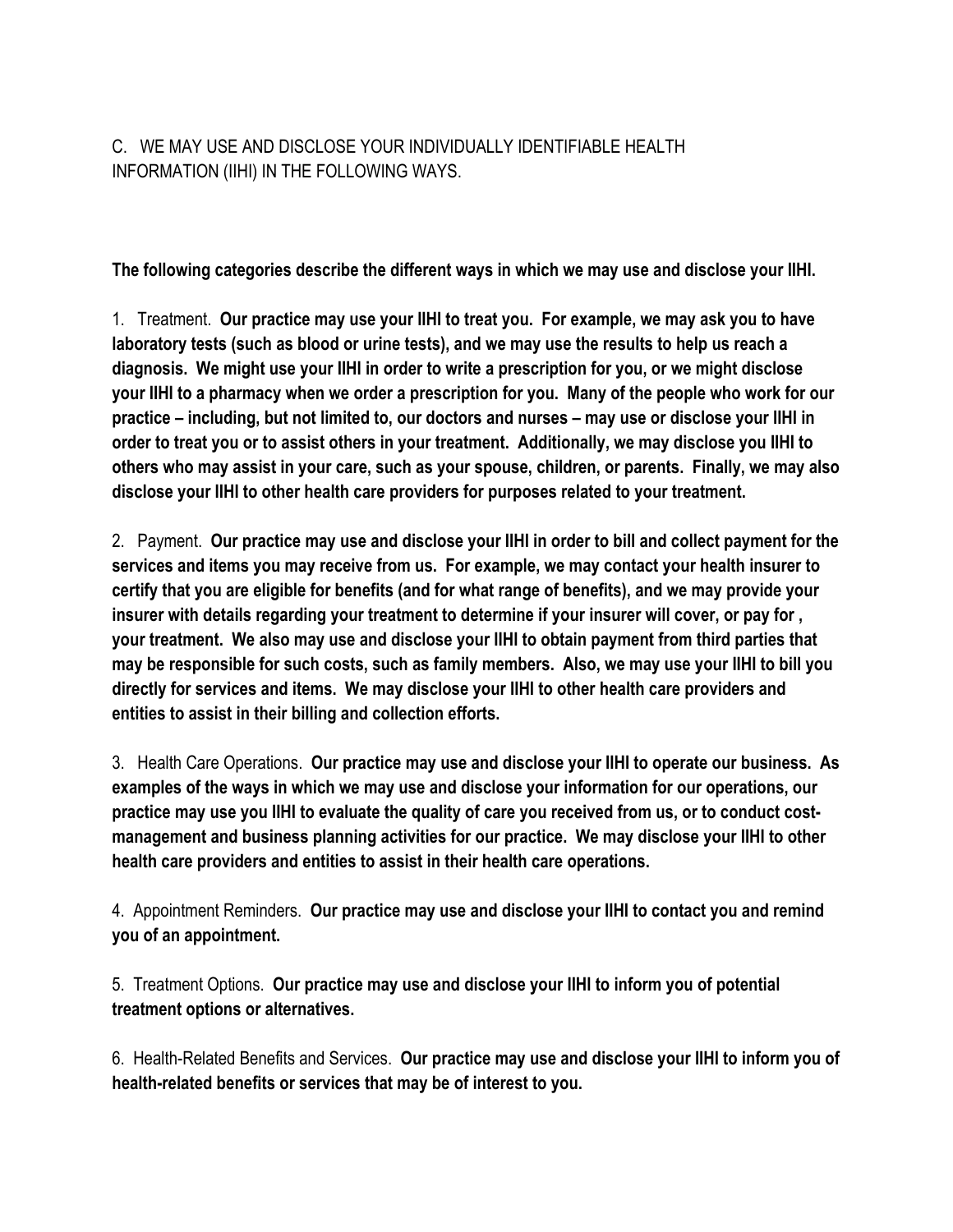7. Release of Information to Family/Friends. **Our practice may release your IIHI to a friend or family member that is involved in your care, or who assists in taking care of you. For example, a parent or guardian may ask that a babysitter take their child to the pediatrician's office for treatment of a cold. In this example, the babysitter may have access to this child's medical information.** 

8. Disclosures Required by Law. **Our practice will use and disclose your IIHI when we are required to do so by federal, state or local law.**

# D. USE AND DISCLOSURE OF YOUR IIHI IN CERTAIN SPECIAL CIRCUMSTANCES

The following categories describe unique scenarios in which we may use or disclose your identifiable health information:

1. Public Health Risks. **Our practice may disclose your IIHI to public health authorities that are authorized by law to collect information for the purpose of:**

- **maintaining vital records, such as births and deaths**
- **reporting child abuse or neglect**
- **preventing or controlling disease, injury or disability**
- **notifying a person regarding potential exposure to a communicable disease**
- **notifying a person regarding a potential risk for spreading or contracting a disease or condition**
- **reporting reactions to drugs or problems with products or devices**
- **notifying individuals if a product or device they may be using has been recalled**
- **notifying appropriate government agency(ies) and authority(ies) regarding the potential abuse or neglect of an adult patient (including domestic violence); however, we will only disclose this information if the patient agrees or we are required by law to disclose this information**
- **notifying your employer under limited circumstances related primarily to workplace injury or illness or medical surveillance**

2. Health Oversight Activities. **Our practice may disclose your IIHI to a health oversight agency for activities authorized by law. Oversight activities can include, for example, investigations, inspections, adits, surveys, licensure and disciplinary actions; civil, administrative, and criminal procedures or actions; or other activities necessary for the government to monitor government programs, compliance with civil rights laws and the health care system in general.**

3. Lawsuits and Similar Proceedings. **Our practice may use and disclose your IIHI in response to a court or administrative order, if you are involved in a lawsuit or similar proceeding. We also may disclose your IIHI in response to a discovery request, subpoena, or other lawful process by another**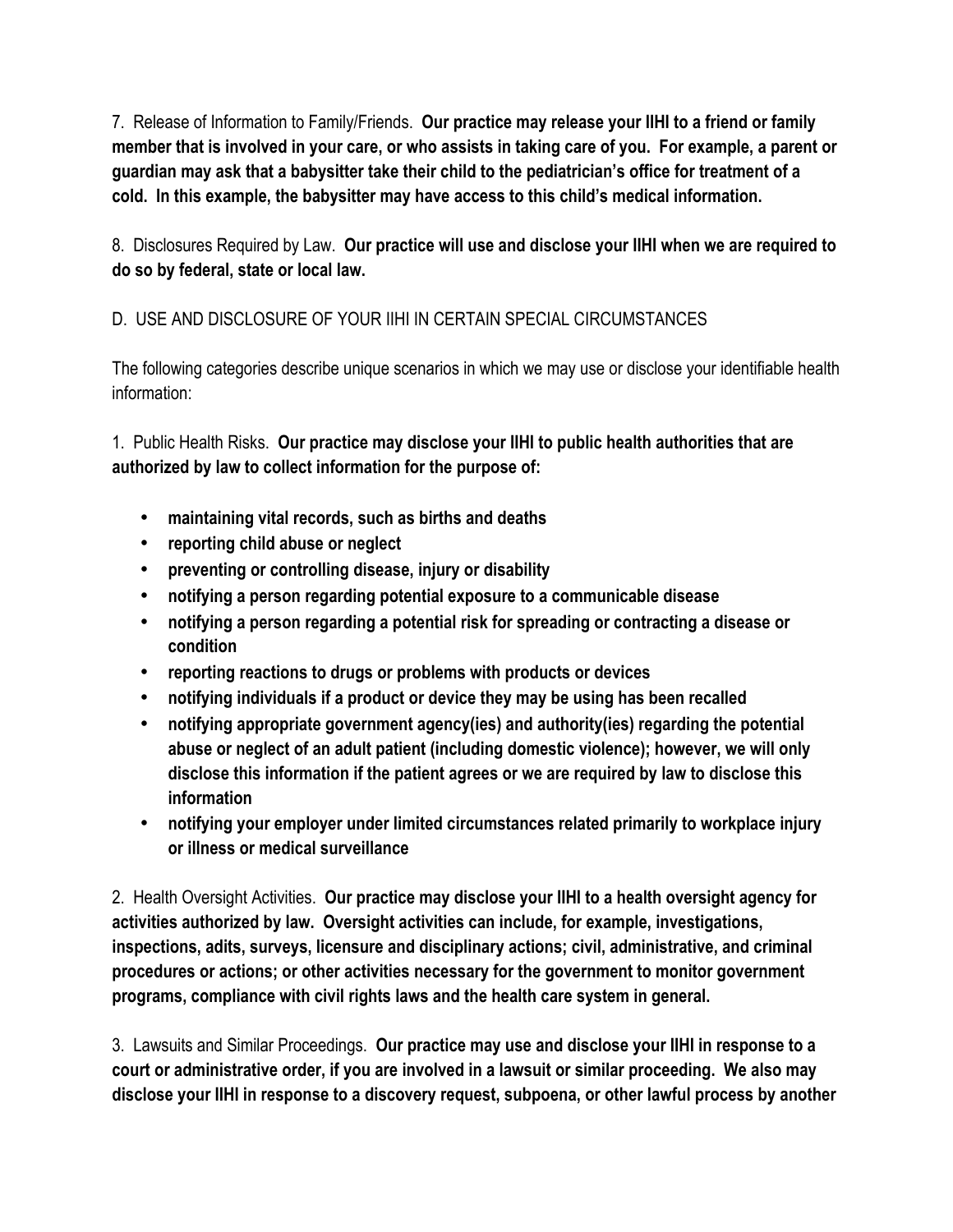**party involved in the dispute, but only if we have made an effort to inform you of the request or to obtain an order protecting the information the party has requested.**

4. Law Enforcement. **We may release IIHI if asked to do so by a law enforcement official:**

- **regarding a crime victim in certain situations, if we are unable to obtain the person's agreement**
- **concerning a death we believe has resulted from criminal conduct**
- **regarding criminal conduct at our offices**
- **in response to a warrant, summons, court order, subpoena or similar legal process**
- **to identify/locate a suspect, material witness, fugitive or missing person**
- **in an emergency, to report a crime (including the location or victim(s) of the crime, or the description, identity or location of the perpetrator)**

5. Deceased Patients. **Our practice may release IIHI to a medical examiner or coroner to identify a deceased individual or to identify the cause of death. If necessary, we also may release information in order for funeral directors to perform their jobs.**

6. Organ and Tissue Donation. **Our practice may release your IIHI to organizations that handle organ, eye or tissue procurement or transplantation, including organ donation banks, as necessary to facilitate organ or tissue donation and transplantation if you are an organ donor.**

7. Research. **Our practice may use and disclose your IIHI for research purposes in certain limited circumstances. We will obtain your written authorization to use your IIHI for research purposes except when an Institutional Review Board or Privacy Board has determined that the waiver of your authorization satisfies the following: (i) the use or disclosure involves no more than a minimal risk to your privacy based on the following: (a) an adequate plan to protect the identifiers from improper use and disclosure; (b) an adequate plan to destroy the identifiers at the earliest opportunity consistent with the research (unless there is a health or research justification for retaining the identifiers or such retention is otherwise required by law); and (c) adequate written assurances that the PHI will not be re-used or disclosed to any other person or entity (except as required by law) for authorized oversight of the research study, or for other research for which the use or disclosure would otherwise be permitted; (ii) the research could not practicable by conducted without the waiver; and (iii) the research could not practicably by conducted without access to and use of the PHI.**

8. Serious Threats to Health or Safety. **Our practice may use and disclose your IIHI when necessary to reduce or prevent a serious threat to your health and safety or the health and safety or another**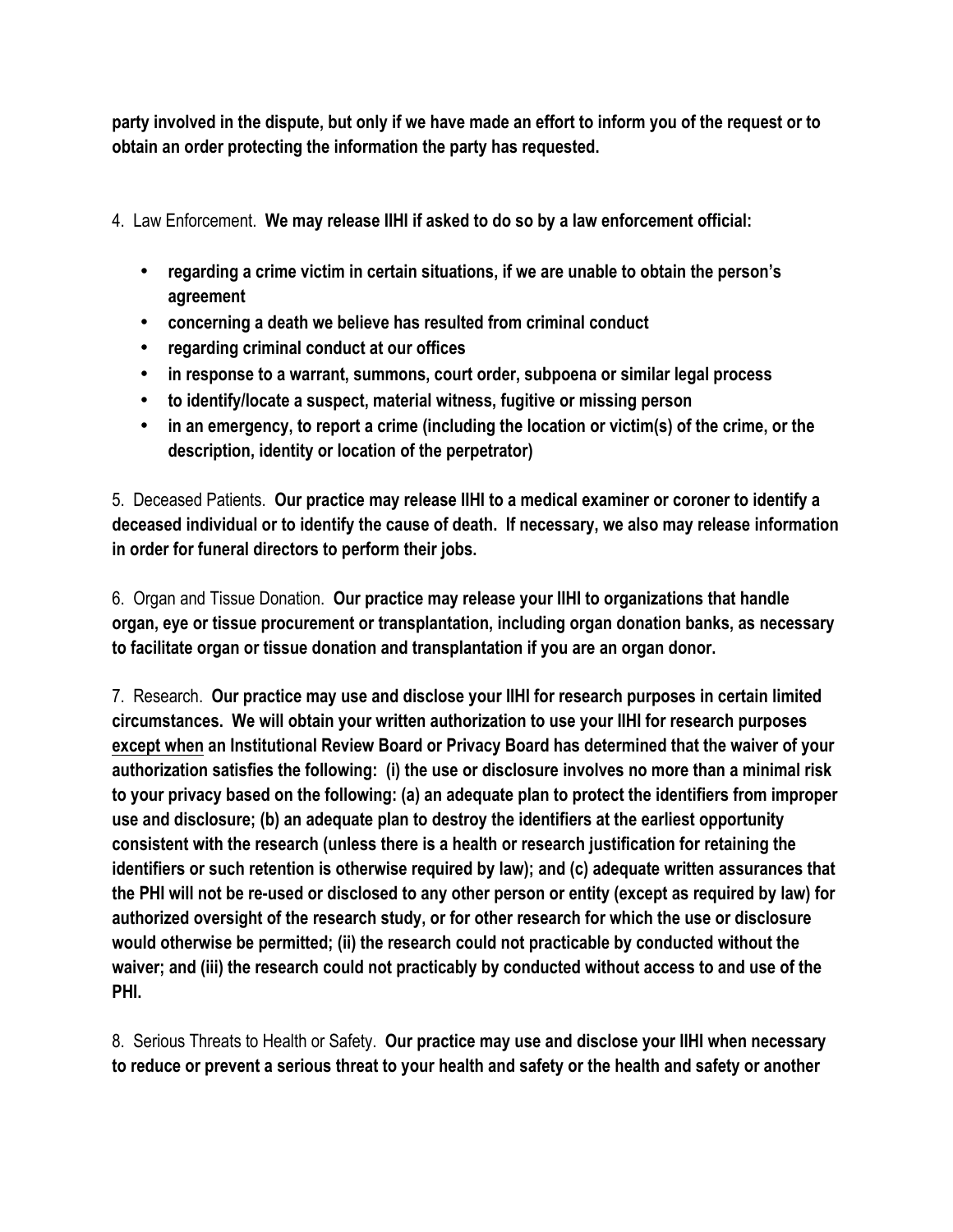**individual or the public. Under these circumstances, we will only make disclosures to a person or organization able to help prevent the threat.**

9. Military. **Our practice may disclose your IIHI if you are a member of U.S. or foreign military forces (including veterans) and if required by the appropriate authorities.**

10. National Security. **Our practice may disclose your IIHI to federal officials for intelligence and national security activities authorized by law. We also may disclose your IIHI to federal officials in order to protect the President, other officials or foreign heads of state, or to conduct investigations.**

11. Inmates. **Our practice may disclose your IIHI to correctional institutions or law enforcement officials if you are an inmate or under the custody of a law enforcement official. Disclosure for these purposes would be necessary: (a) for the institution to provide health care services to you, (b) for the safety and security of the institution, and/or (c) to protect your health and safety or the health and safety of other individuals.**

12. Workers' Compensation. **Our practice may release your IIHI for workers' compensation and similar programs.**

#### E. YOUR RIGHTS REGARDING YOUR IIHI

**You have the following rights regarding the IIHI that we maintain about you:**

I. Confidential Communications. **You have the right to request that our practice communicate with you about your health and related issues in a particular manner or at a certain location. For instance, you may ask that we contact you at home, rather than work. In order to request a type of confidential communication, you must make a written request to the Privacy Officer for Digestive Healthcare, PA at 2417 Atrium Drive, Suite 150, Raleigh, NC 27607 or call (919) 791-2040 for more information regarding specifying the requested method of contact, or the location where you wish to be contacted. Our practice will accommodate reasonable requests. You do not need to give a reason for your request.**

2. Requesting Restrictions. **You have the right to request a restriction in our use or disclosure of your IIHI for treatment, payment or health care operations. Additionally, you have the right to request that we restrict our disclosure of your IIHI to only certain individuals involved in your care or the payment for your care, such as family members and friends. We are not required by law to agree to your request; however, if we do agree, we are bound by our agreement except when otherwise required by law, in emergencies, or when the information is necessary to treat you. In order to request a restriction in our use or disclosure of your IIHI, you must make your request in writing to the Privacy Officer for Digestive Healthcare, PA at 2417 Atrium Drive, Suite 150, Raleigh,**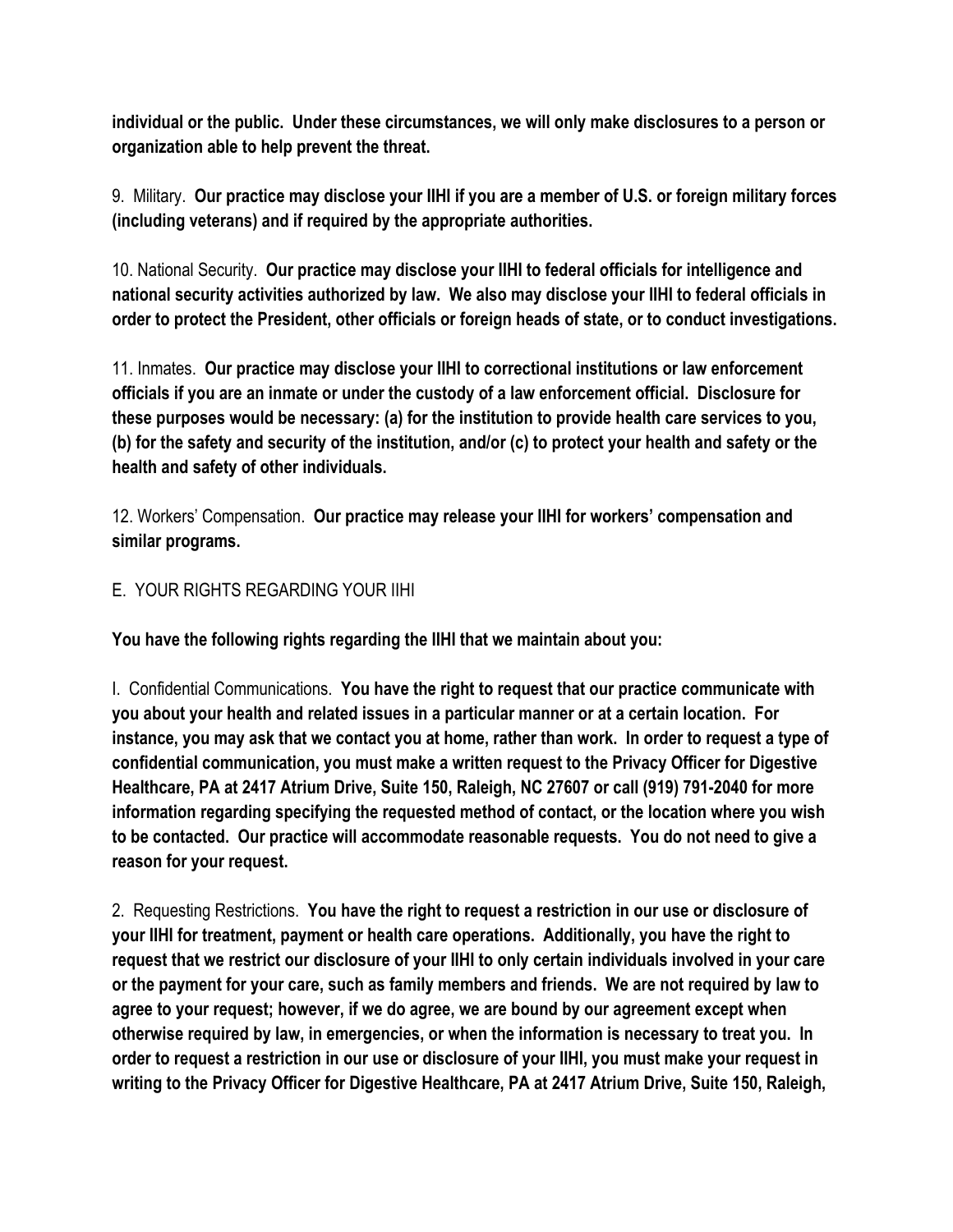**NC 27607 or call (919) 791-2040 for more information. Your request must describe in a clear and concise fashion:**

- **a. the information you wish restricted;**
- **b. whether you are requesting to limit our practice's use, disclosure or both; and**
- **c. to whom you want the limits to apply**

3. Inspection and Copies. **You have the right to inspect and obtain a copy of the IIHI that may be used to make decisions about you, including patient medical records and billing records, but not including psychotherapy notes. You must submit your request in writing to the Privacy Officer for Digestive Healthcare, PA at 2417 Atrium Drive, Suite 150, Raleigh, NC 27607 or call (919) 791-2040 for more information in order to inspect and/or obtain a copy of your IIHI. Our practice may charge a fee for the costs of copying, mailing, labor and supplies associated with your request. Our practice may deny your request to inspect and/or copy in certain limited circumstances; however, you may request a review of our denial. Another licensed health care professional chosen by us will conduct the reviews.**

4. Amendment. **You may ask us to amend your health information if you believe it is incorrect or incomplete, and you may request an amendment for as long as the information is kept by or for our practice. To request an amendment, your request must be made in writing and submitted to the Privacy Officer for Digestive Healthcare, PA at 2417 Atrium Drive, Suite 150, Raleigh, NC 27607 or call** 

**(919) 791-2040 for more information. You must provide us with a reason that supports your request for amendment. Our practice will deny your request if you fail to submit your request (and the reason supporting your request) in writing. Also, we may deny your request if you ask us to amend information that is in our opinion: (a) accurate and complete; (b) not part of the IIHI kept by or for the practice; (c) not part of the IIHI which you would be permitted to inspect and copy; or (d) not created by our practice, unless the individual or entity that created the information is not available to amend the information.**

5. Accounting of Disclosures. **All of our patients have the right to request an "accounting of disclosures." An "accounting of disclosures" is a list of certain non-routine disclosures our practice has made of your IIHI for non-treatment, non-payment or non-operations purposes. Use of your IIHI as part of the routine patient care in our practice is not required to be documented. For example, the doctor sharing information with the nurse; or the billing department using you information to file your insurance claim. In order to obtain an accounting of disclosures, you must submit your request in writing to the Privacy Officer for Digestive Healthcare, PA at 2417 Atrium Drive, Suite 150, Raleigh, NC 27607 or call (919) 791-2040 for more information.**

6. Right to a Paper copy of this Notice. **You are entitled to receive a paper copy of our notice of privacy practices. You may ask us to give you a copy of this notice at any time. To obtain a paper**